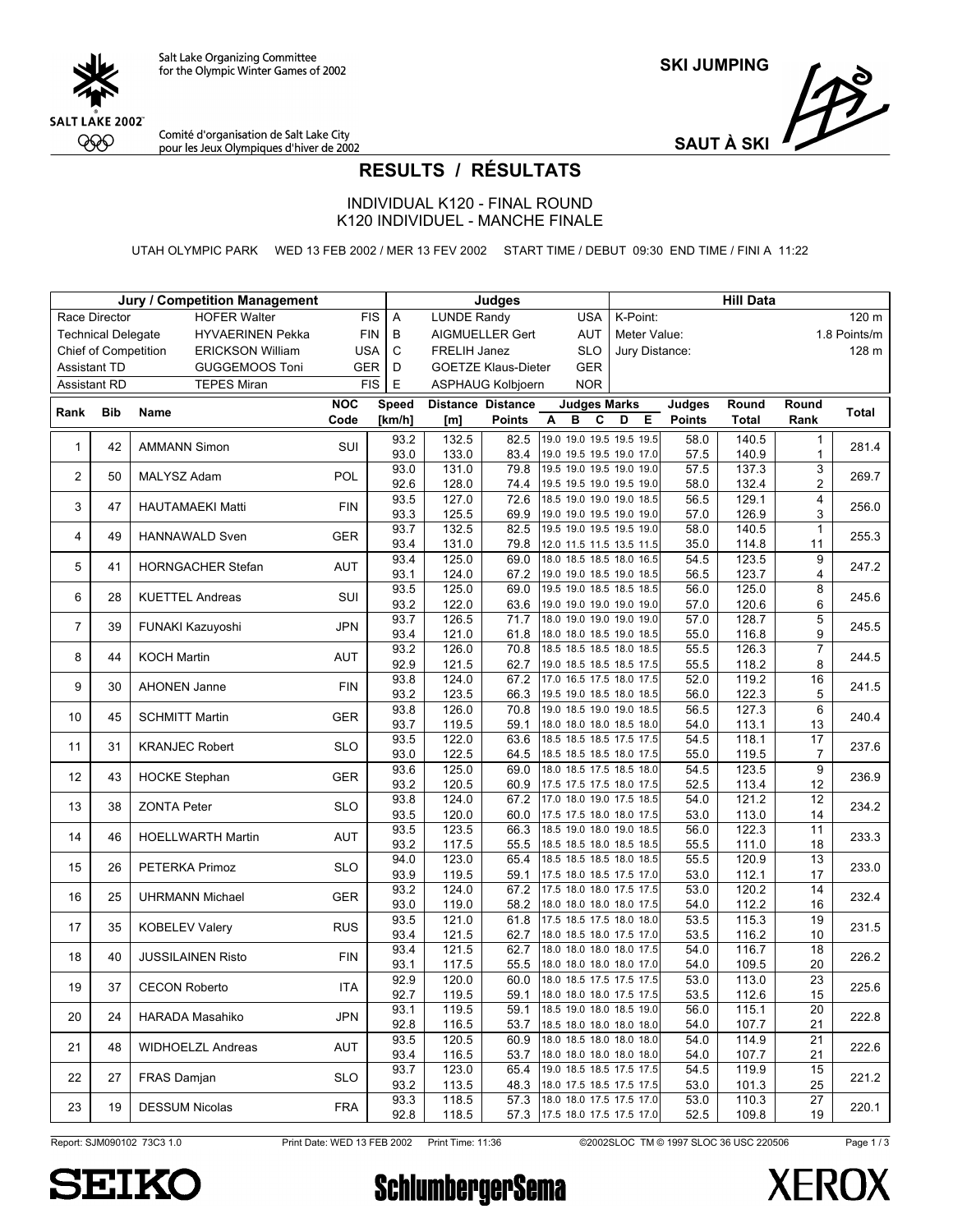

**SKI JUMPING**

Comité d'organisation de Salt Lake City<br>pour les Jeux Olympiques d'hiver de 2002

**SAUT À SKI**

## **RESULTS / RÉSULTATS**

INDIVIDUAL K120 - FINAL ROUND K120 INDIVIDUEL - MANCHE FINALE

UTAH OLYMPIC PARK WED 13 FEB 2002 / MER 13 FEV 2002 START TIME / DEBUT 09:30 END TIME / FINI A 11:22

| Rank | <b>Bib</b>   | Name                      | <b>NOC</b><br>Code | Speed<br>[km/h] | [m]            | Distance Distance<br><b>Points</b> | <b>Judges Marks</b><br>C<br>Е<br>Α<br>D<br>в         | Judges<br><b>Points</b> | Round<br><b>Total</b> | Round<br>Rank         | Total |
|------|--------------|---------------------------|--------------------|-----------------|----------------|------------------------------------|------------------------------------------------------|-------------------------|-----------------------|-----------------------|-------|
|      |              |                           |                    | 93.2            | 117.0          | 54.6                               | 18.0 18.5 18.0 17.5 18.0                             | 54.0                    | 108.6                 | 29                    |       |
| 24   | 36           | MIYAHIRA Hideharu         | <b>JPN</b>         | 93.0            | 116.0          | 52.8                               | 18.0 18.0 17.5 18.0 18.0                             | 54.0                    | 106.8                 | 23                    | 215.4 |
| 25   | 20           | <b>BARDAL Anders</b>      | <b>NOR</b>         | 94.2<br>93.7    | 118.5<br>114.5 | 57.3<br>50.1                       | 17.5 18.0 17.5 17.5 18.0<br>17.5 18.0 17.5 17.5 17.5 | 53.0<br>52.5            | 110.3<br>102.6        | $\overline{27}$<br>24 | 212.9 |
| 26   | 21           | <b>INGEBRIGTSEN Tommy</b> | <b>NOR</b>         | 92.1            | 119.0          | 58.2                               | 17.5 17.5 17.5 17.5 17.0                             | 52.5                    | 110.7                 | 25                    | 207.8 |
|      |              |                           |                    | 92.1            | 112.0          | 45.6                               | 17.0 17.0 17.5 17.5 17.0                             | 51.5                    | 97.1                  | 26                    |       |
| 27   | 13           | FREIHOLZ Sylvain          | SUI                | 92.8            | 118.0          | 56.4                               | 18.0 18.0 18.0 18.0 18.0                             | 54.0                    | 110.4                 | 26                    | 205.8 |
|      |              |                           |                    | 92.3<br>93.4    | 110.5<br>118.5 | 42.9<br>57.3                       | 17.0 17.5 17.5 17.5 17.5<br>18.0 18.5 18.0 18.0 17.5 | 52.5<br>54.0            | 95.4<br>111.3         | 27<br>24              |       |
| 28   | 12           | <b>CHEDAL Emmanuel</b>    | <b>FRA</b>         | 93.1            | 109.5          | 41.1                               | 18.0 17.5 18.0 16.5 17.0                             | 52.5                    | 93.6                  | 28                    | 204.9 |
|      |              |                           |                    | 93.4            | 117.0          | 54.6                               | 18.5 18.0 18.0 17.5 18.0                             | 54.0                    | 108.6                 | 29                    |       |
| 29   | 17           | <b>MATEJA Robert</b>      | POL                | 93.0            | 109.5          | 41.1                               | 17.5 17.5 17.5 18.0 17.5                             | 52.5                    | 93.6                  | 28                    | 202.2 |
|      |              |                           |                    | 93.8            | 120.5          | 60.9                               | 18.0 18.0 18.0 18.0 18.0                             | 54.0                    | 114.9                 | 21                    |       |
| 30   | 11           | FILIMONOV Stanislav       | KAZ                | 93.0            | 105.0          | 33.0                               | 16.5 17.0 16.5 16.5 16.5                             | 49.5                    | 82.5                  | 30                    | 197.4 |
|      |              |                           |                    | 93.1            | 117.5          | 55.5                               | 18.0 18.0 17.5 17.5 17.5                             | 53.0                    | 108.5                 | $\overline{31}$       |       |
| 31   | 5            | KIM Hyun Ki               | <b>KOR</b>         |                 |                |                                    |                                                      |                         |                       |                       | 108.5 |
| 32   | 22           | LJOEKELSOEY Roar          | <b>NOR</b>         | 93.9            | 116.5          | 53.7                               | 17.5 18.5 18.0 17.5 18.0                             | 53.5                    | 107.2                 | 32                    | 107.2 |
| 33   | 10           | SANTIAGO Remi             | <b>FRA</b>         | 94.1            | 117.0          | 54.6                               | 17.5 17.0 17.0 17.5 16.5                             | 51.5                    | 106.1                 | 33                    | 106.1 |
| 34   | 33           | <b>ALBORN Alan</b>        | <b>USA</b>         | 93.1            | 115.5          | 51.9                               | 18.0 17.5 17.5 18.0 18.0                             | 53.5                    | 105.4                 | 34                    | 105.4 |
| 35   | 23           | <b>FATKULLIN IIdar</b>    | <b>RUS</b>         | 91.9            | 114.5          | 50.1                               | 18.0 17.5 18.0 17.5 17.5                             | 53.0                    | 103.1                 | 35                    | 103.1 |
|      |              |                           |                    |                 |                |                                    |                                                      |                         |                       |                       |       |
| 36   | 4            | MAZOCH Jan                | <b>CZE</b>         | 93.9            | 114.0          | 49.2                               | 18.0 18.0 17.0 18.0 17.5                             | 53.5                    | 102.7                 | 36                    | 102.7 |
|      |              |                           |                    | 93.9            | 114.5          | 50.1                               | 17.5 17.5 17.0 17.0 17.5                             | 52.0                    | 102.1                 | $\overline{37}$       |       |
| 37   | 34           | LINDSTROEM Veli-Matti     | <b>FIN</b>         |                 |                |                                    |                                                      |                         |                       |                       | 102.1 |
|      |              |                           |                    | 93.1            | 113.0          | 47.4                               | 17.5 17.5 17.5 17.0 17.0                             | 52.0                    | 99.4                  | 38                    |       |
| 38   | 15           | <b>BYSTOEL Lars</b>       | <b>NOR</b>         |                 |                |                                    |                                                      |                         |                       |                       | 99.4  |
|      |              |                           |                    | 93.4            | 113.0          | 47.4                               | 17.0 17.0 17.0 17.0 17.5                             | 51.0                    | 98.4                  | 39                    |       |
| 39   | 14           | <b>TAJNER Tomislaw</b>    | POL                |                 |                |                                    |                                                      |                         |                       |                       | 98.4  |
| 39   | 3            | <b>CHVYKOV Dimitry</b>    | KGZ                | 92.8            | 113.0          | 47.4                               | 16.5 17.5 17.0 18.0 16.5                             | 51.0                    | 98.4                  | 39                    | 98.4  |
|      |              |                           |                    |                 |                |                                    |                                                      |                         |                       |                       |       |
| 41   | 32           | <b>KASAI Noriaki</b>      | <b>JPN</b>         | 92.8            | 110.0          | 42.0                               | 18.5 18.5 18.0 18.5 19.0                             | 55.5                    | 97.5                  | 41                    | 97.5  |
|      |              |                           |                    |                 |                |                                    |                                                      |                         |                       |                       |       |
| 42   | 18           | <b>JONES Clint</b>        | <b>USA</b>         | 93.2            | 110.5          | 42.9                               | 17.5 17.5 17.0 17.0 17.0                             | 51.5                    | 94.4                  | 42                    | 94.4  |
|      |              |                           |                    | 93.5            | 110.5          | 42.9                               | 17.5 17.5 17.0 16.5 16.5                             | 51.0                    | 93.9                  | 43                    |       |
| 43   | 16           | POCHWALA Tomasz           | <b>POL</b>         |                 |                |                                    |                                                      |                         |                       |                       | 93.9  |
|      |              |                           |                    | 93.0            | 108.5          | 39.3                               | 17.5 17.5 17.0 16.5 18.0                             | 52.0                    | 91.3                  | 44                    |       |
| 44   | 29           | JANDA Jakub               | CZE                |                 |                |                                    |                                                      |                         |                       |                       | 91.3  |
|      |              |                           |                    | 92.9            | 106.5          | 35.7                               | 17.0 17.5 17.0 17.0 17.5                             | 51.5                    | 87.2                  | 45                    |       |
| 45   | 2            | <b>STEINAUER Marco</b>    | SUI                |                 |                |                                    |                                                      |                         |                       |                       | 87.2  |
| 46   | $\mathbf{1}$ | CHOI Yong Jik             | <b>KOR</b>         | 92.9            | 106.5          | 35.7                               | 17.0 17.0 17.0 16.5 17.0                             | 51.0                    | 86.7                  | 46                    | 86.7  |
|      |              |                           |                    |                 |                |                                    |                                                      |                         |                       |                       |       |
| 47   | 9            | <b>KANG Chil Gu</b>       | <b>KOR</b>         | 93.7            | 104.0          | 31.2                               | 17.5 17.0 17.5 17.0 17.5                             | 52.0                    | 83.2                  | 47                    | 83.2  |
|      |              |                           |                    |                 |                |                                    |                                                      |                         |                       |                       |       |
| 48   | 8            | <b>POLUNIN Maxim</b>      | <b>KAZ</b>         | 93.4            | 104.5          | 32.1                               | 17.0 17.0 17.0 16.5 17.0                             | 51.0                    | 83.1                  | 48                    | 83.1  |
|      |              |                           |                    | 93.3            | 103.0          | 29.4                               | 16.5 17.0 16.5 16.5 16.5                             | 49.5                    | 78.9                  | 49                    |       |
| 49   | 7            | <b>SALUMAE Jens</b>       | <b>EST</b>         |                 |                |                                    |                                                      |                         |                       |                       | 78.9  |

Page 2/3



**SchlumbergerSema**